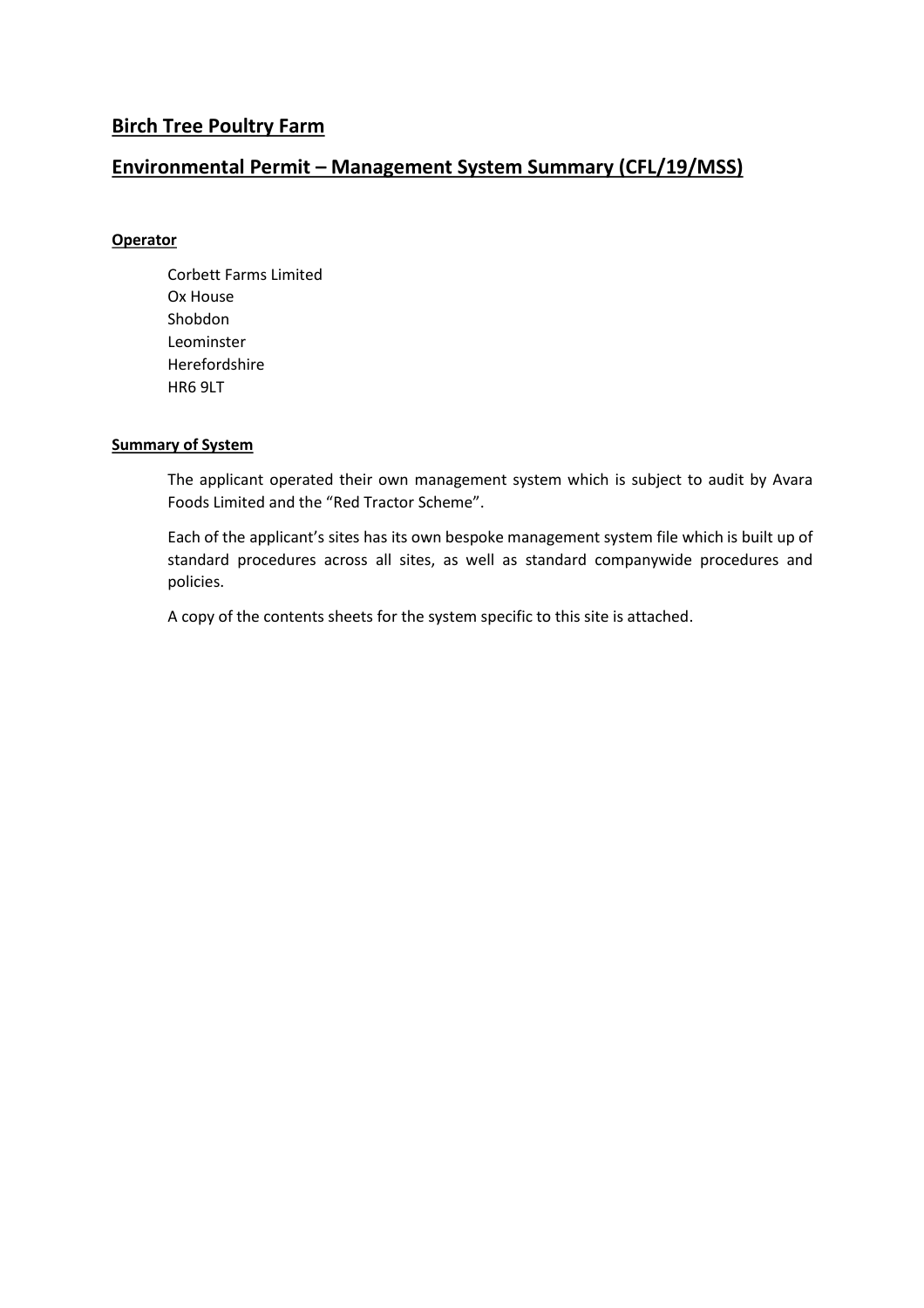# **Corbett Farms Limited**

**Daily / Weekly Book**

## **REARING – Birch Tree**

### **Contents**

Site Plate forms **(x4)**

Feed Code List

- 1. Vaccination Schedule x 1 **(Changes ask BB for latest**) Vaccination Report x 10 Abbreviations – Rearing x 1 Medicines Record Sheets x 3 Post Mortem Request Form X 3
- 2. Gas Testing Results **(to be completed as necessary)**
- 3. Lighting Schedule
- 4. BFM Audit Weekly Checklist Rearing x 18
- 5. Weekly Flock Inspection Sheet Rearing x 18
- 6. Weekly Production Form Rearing x 40
- 7. Monthly Records Rearing x 20 DEPENDING UPON SITE
- 8. Sample Declaration form Rearing x 4 and Bore Hole x 2
- 9. Site Visitor form Rearing x 50
- 10. Vermin Control Plan Rearing x 1 Plant Protection Products Application Record x 1 Chemical Records x 3 Chemical Store Contents x 1 Pollution Incident Monthly Return x 1
- 11. Bodo Ltd Incineration Log Rearing x 2
- 12. Complaints Form Monthly Rearing x 2
- 13. Maintenance Work Sheet Rearing x 1
- 14. Lorry Plan Rearing x 6
- 15. Movement Records form x Rearing x 1
- 16. Turnaround form Rearing x 2 Clean Out Procedures Checklist – Rearing x1
- 17. For documentation gathered on Site during the Flock